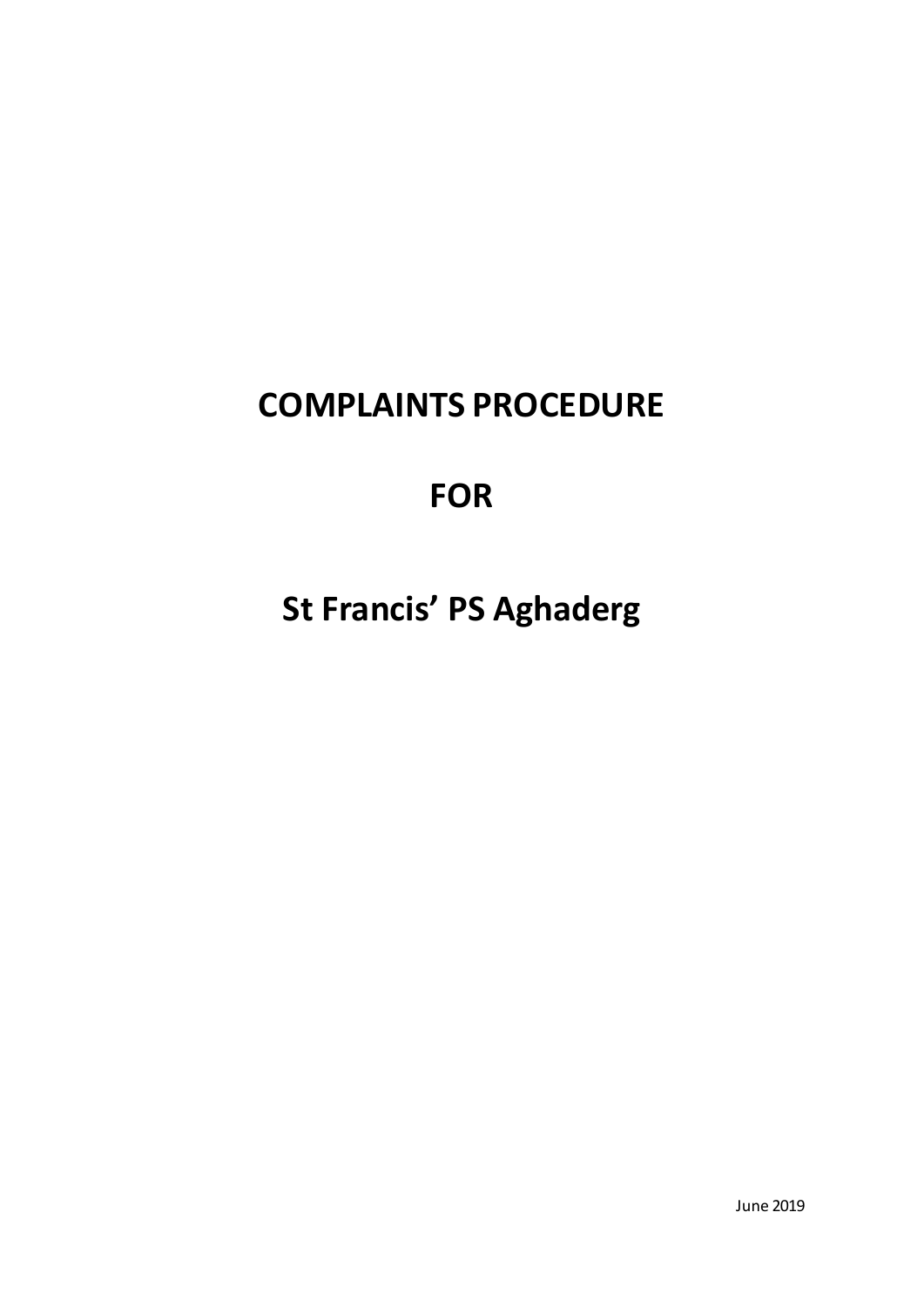# **Contents**

- 1. Foreword
- 2. Aims of Complaints Procedure
- 3. School Complaints Procedure at a glance
- 4. Scope of Complaints Procedure
- 5. What to expect under this Procedure
- 6. Making a complaint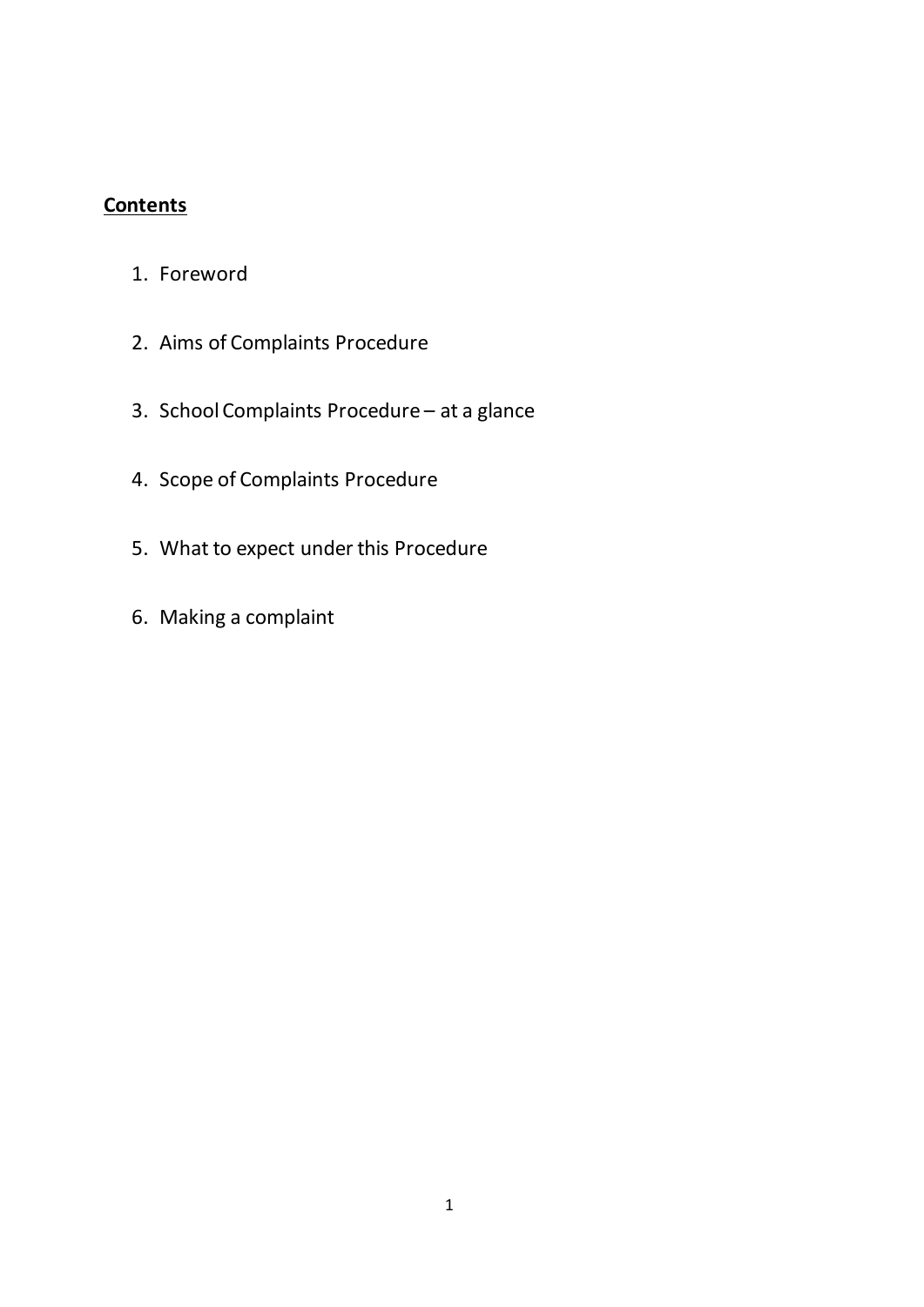#### **1. FOREWORD**

*In St Francis' PS Aghaderg, we take complaints very seriously. We have the best interests of all our pupils and their families at the centre of all that we do. In this regard, we would encourage anyone with a concern to speak to us as soon as possible. We believe that if concerns are dealt with at an early stage, then they are more likely to be resolved and there is no unnecessary dissatisfaction.*

Many issues can be dealt with simply by talking to the relevant staff in the school who will be happy to help. Open communication and regular engagement between the school staff, parents/guardians and other school users is vital to the effective management of the school.

We welcome open communication with our staff; you can contact our staff by:

- 1. Phoning the school secretary to organise a suitable time to phone, or meet with, the teacher
- 2. Writing to the teacher to request to speak to, or meet with, the teacher at a mutually agreeable time

**If you have any issues, please talk to the teacher as soon as possible. Concerns about matters other than in the classroom should be raised with the Principal. We take all concerns seriously and make every effort to resolve matters as quickly as possible.**

#### **2. AIMS**

- **2.1** In operating this Complaints Procedure we aim to:
	- $\triangleright$  encourage resolution of all concerns as quickly as possible;
	- $\triangleright$  provide timely responses to concerns and complaints;
	- $\triangleright$  keep people informed of progress;
	- $\triangleright$  ensure a full and fair investigation of your complaint where appropriate;
	- $\triangleright$  have due regard for the rights and responsibilities of all parties involved;
	- $\triangleright$  respect confidentiality;
	- $\triangleright$  fully address complaints and provide an effective response;
	- $\triangleright$  take appropriate action to rectify the issue and prevent it from happening again where appropriate; and
	- $\triangleright$  be responsive to learning form outcomes which will inform and improve practice within the school.

A copy of this Procedure is available on the school's website, app or is available from the school on request.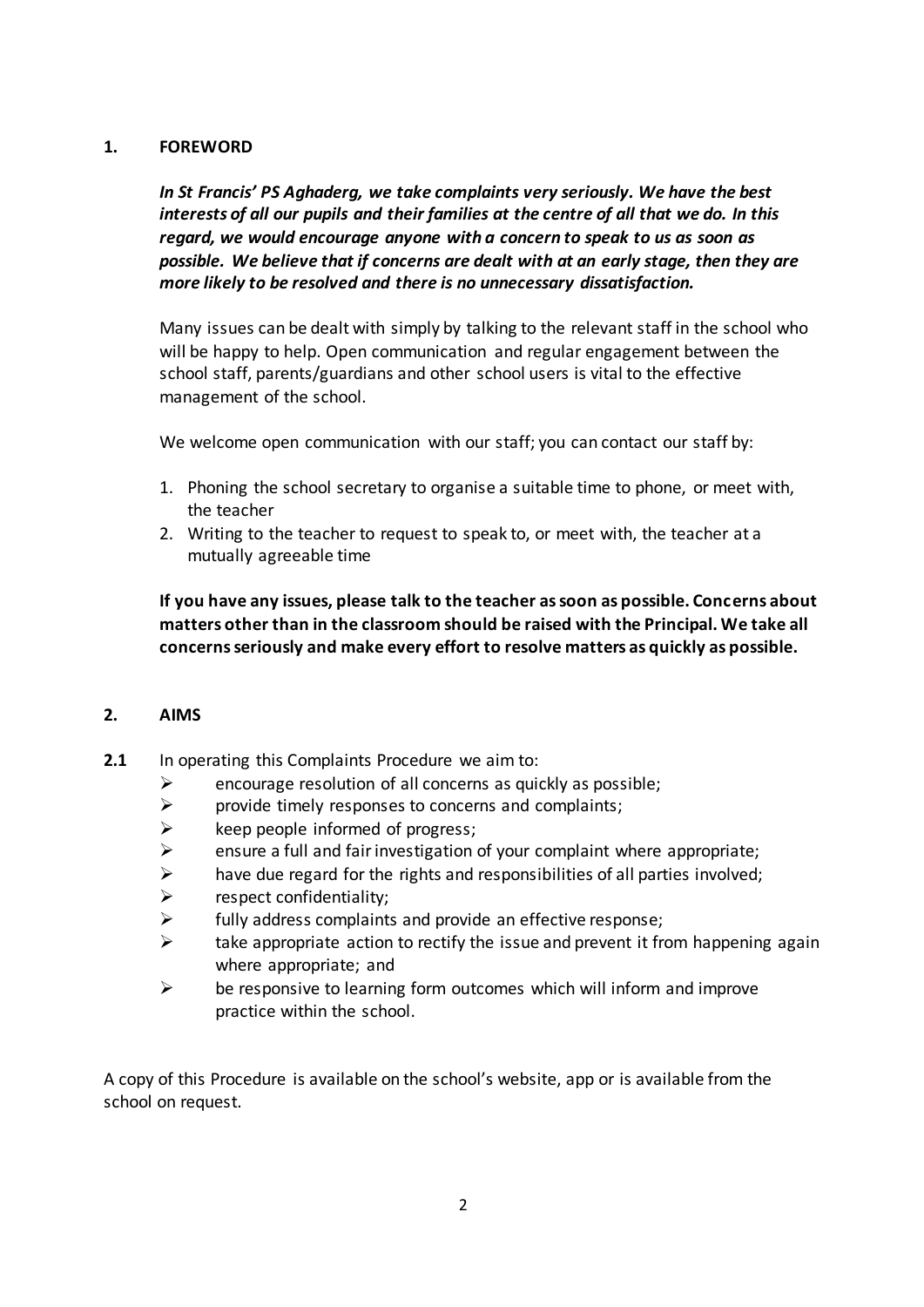# **3. Complaints Procedure –At a glance**



## **Time Limit**

Please contact the school as soon as possible, unless there are exceptional circumstances, complaints will normally only be considered within 6 months of origin of the complaint to the school.

# **Stage One**

When making a complaint, contact the school Principal who will arrange for the complaint to be investigated. *If the complaint is about the Principal, proceed to Stage Two.* The school requires complaints to be made in writing, where this may present difficulties, please contact the school which will make reasonable arrangements to support you with this process *(see guidance notes for further information)*.

Please provide as much information as possible including;

- name and contact details
- what the complaint is about
- what has already been done to try to resolve it and
- what you would like the school to do to resolve the complaint.

The complaint will normally be acknowledged within 5 school working days and a response normally made within 20 school working days of receipt of the complaint. This response will be issued in writing by the Principal and will indicate with reasons whether the complaint has been upheld, partially upheld or not upheld.

# *These timeframes may need to be reviewed if complaints are ongoing during school holiday periods.*

If you remain unhappy with the outcome at Stage 1, the complaint may be progressed to Stage 2 which is overseen by the Board of Governors.

#### **Stage Two**

If the complaint is unresolved after Stage One, write to the Chairperson of the Board of Governors *(care of the school and marked 'private and confidential').* Where this may present difficulties, please contact the school which will make reasonable arrangements to support the complainant with this process. The Chairperson will convene a committee to review the complaint. Please provide as much detail as possible as indicated above.

The complaint will normally be acknowledged within 5 school working days and a final response normally made within 20 school working days from date of receipt of the complaint. The response will be issued in writing by the Chairperson of the committee.

# *These timeframes may need to be reviewed if complaints are ongoing during school holiday periods.*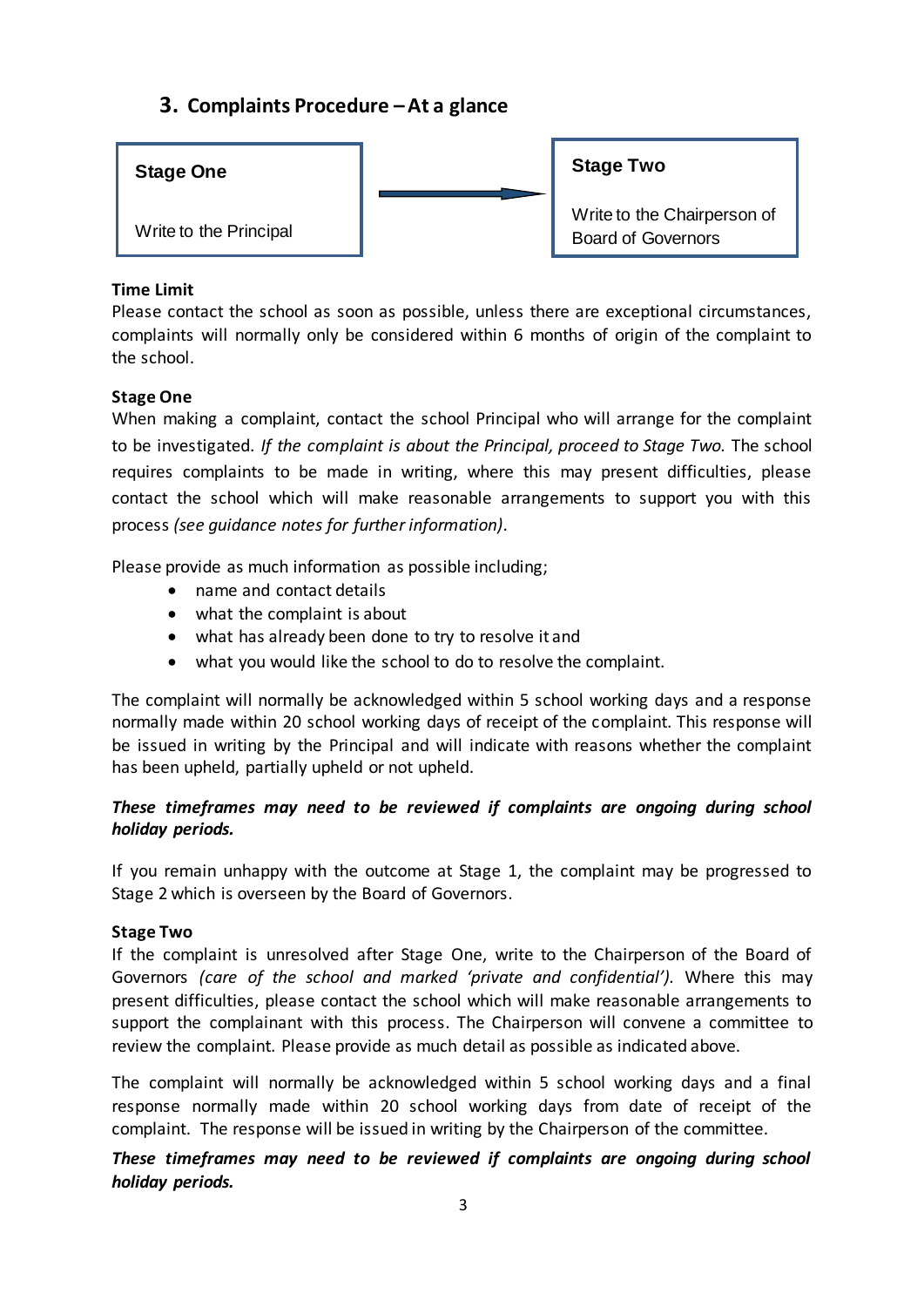#### **Northern Ireland Public Services Ombudsman (NIPSO)**

If following Stage Two you remain dissatisfied with the outcome of your complaint, you can refer the matter to the Office of the Northern Ireland Public Services Ombudsman (NIPSO).

The Ombudsman provides a free, independent and impartial service for handling complaints about schools in Northern Ireland. You have the right to complain to the Ombudsman if you feel that you have been treated unfairly or have received a poor service from a school and your complaint has not been resolved to your satisfaction.

A complaint should normally be referred to NIPSO within six months of the final response from the School. The school must advise in its concluding letter that the complaint may be referred to the NIPSO if you remain dissatisfied.

Contact details for NIPSO are:

**Northern Ireland Public Services Ombudsman** Office of the Northern Ireland Public Services Ombudsman Progressive House 33 Wellington Place Belfast BT1 6HN

Freepost: FREEPOST NIPSO

Telephone: 02890 233821 Freephone: 0800 34 34 24

Email[: nipso@nipso.org.uk](mailto:nipso@nipso.org.uk) Web: [www.nipso.org.uk](http://www.nipso.org.uk/)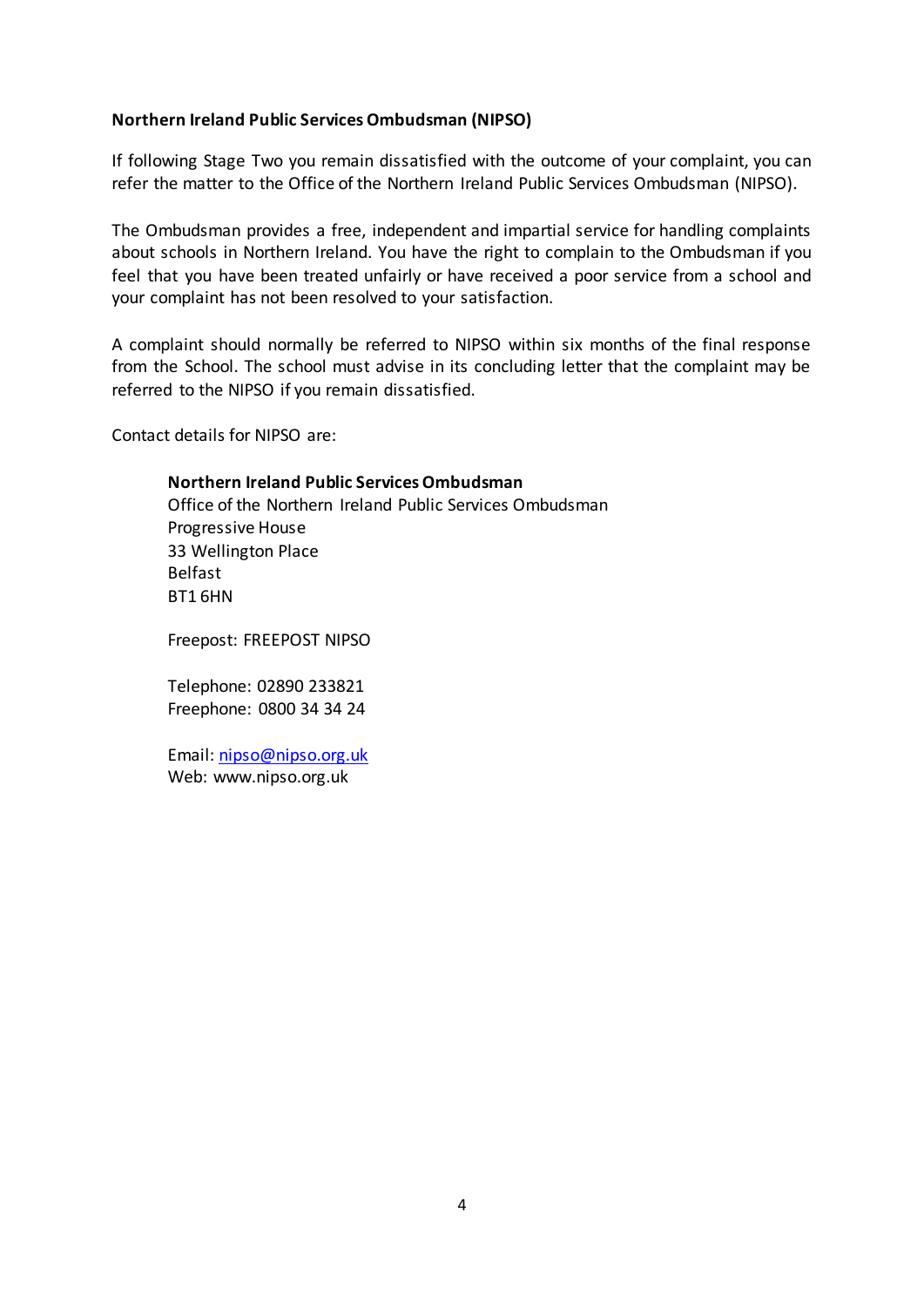# **4. SCOPE OF COMPLAINTSPROCEDURE**

a. The Complaints Procedure sets out how any expression of dissatisfaction relating to the school will be managed. By taking concerns raised seriously at the earliest possible stage, it is hoped that issues can be resolved quickly and effectively.

*Some examples of complaints dealt with*

- i. not following school policy
- ii. communication delays / lack of communication
- iii. difficulties in staff / pupil relationships.

#### **b. Complaints with separate established procedures**

Some examples of statutory procedures and appeal mechanisms are listed below. The list is not exhaustive. The Principal/ Chair of Governors will advise on the appropriate procedure to use when the complaint is raised.

## *Matters may still be referred to NIPSO, if it is felt that maladministration has occurred.*

| <b>Exceptions</b>                                                  | Contact                                                                                        |
|--------------------------------------------------------------------|------------------------------------------------------------------------------------------------|
| • Admissions / Expulsions / Exclusion<br>of children from school   | Contact www.eani.org.uk<br>Director of Operations and Estates<br>Sara Long                     |
| Statutory assessments of Special<br><b>Educational Needs (SEN)</b> | Contact www.eani.org.uk<br>Director of Children and Young People's<br>Services Dr Clare Mangan |
| • School Development Proposals                                     | Contact www.eani.org.uk<br>Director of Education<br>John Collings                              |
| • Child Protection / Safeguarding                                  | Contact www.eani.org.uk Director of<br>Children and Young People's Services<br>Dr Clare Mangan |

c. The school will not normally investigate anonymous complaints, unless deemed by the Chairperson of the Board of Governors to be of a serious nature. The decision of whether to deal with such complaints will be at the discretion of the Board of Governors. *(see guidance notes for further information)*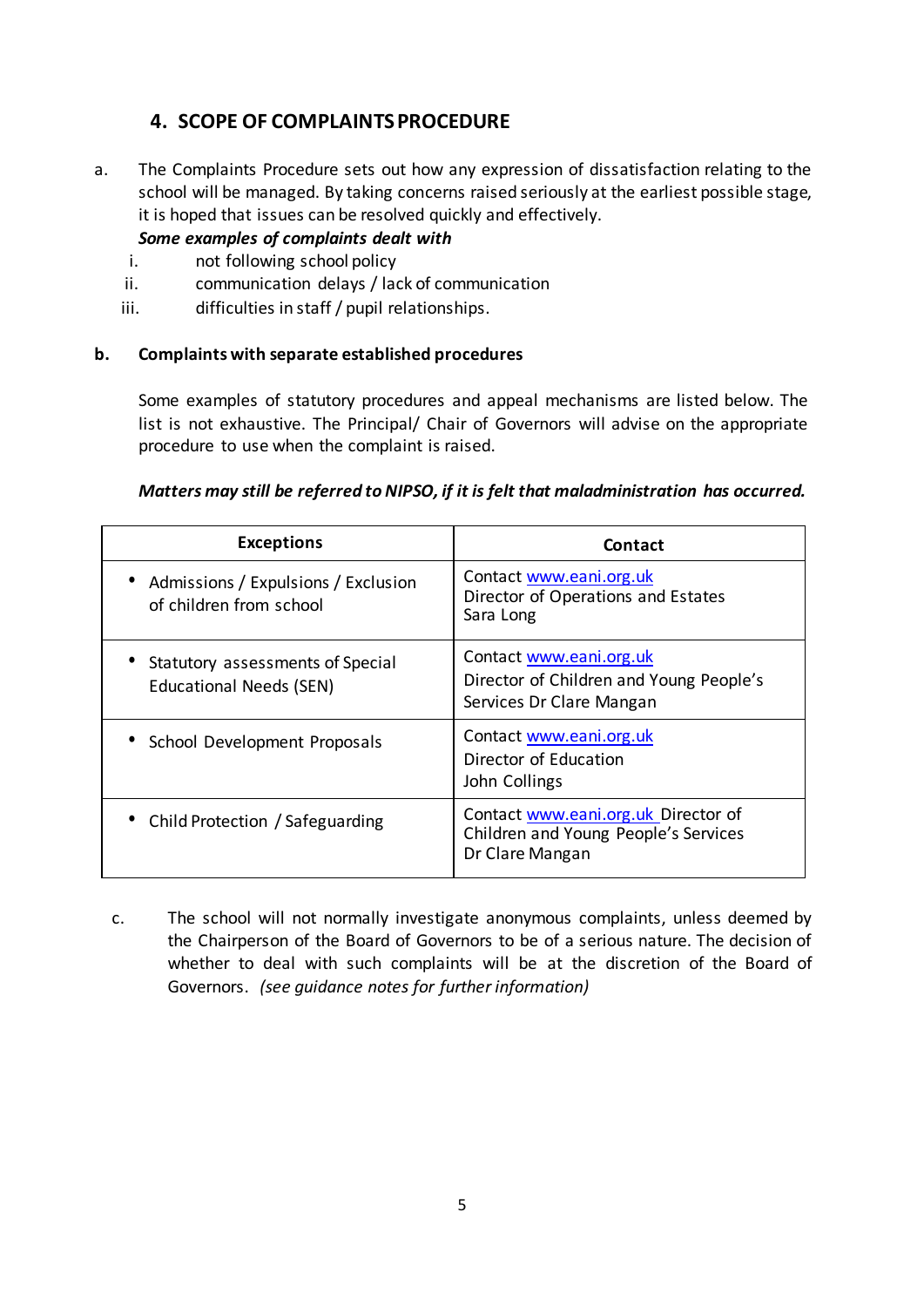# **5. WHAT TO EXPECT UNDER THIS PROCEDURE**

## **a. Your rights as a person making a complaint**

In dealing with complaint we will ensure

- i. fairtreatment
- ii. courtesy
- iii. a timely response
- iv. accurate advice
- v. respect for privacy complaints will be treated as confidentially as possible allowing for the possibility of consultation with other appropriate parties about the complaint and
- vi. clear reasons for decisions.

# **b. Your responsibilities as a person making a complaint**

In making a complaint it is important to:

- i. raise issues in a timely manner
- ii. treat our staff with respect and courtesy
- iii. provide accurate and concise information in relation to the issues raised
- iv. use these procedures fully and engage with them at the appropriate levels.

## **c. Rights of parties involved during the investigation**

Where a meeting is arranged the complainant may be accompanied, but not represented, by another person.

This Procedure does not take away from the statutory rights of any of the participants.

## **d. Timeframes**

Where concerns are raised with the relevant Teacher or Principal, a response will normally be provided during the meeting or within an agreed timeframe.

**Stage 1** – normally acknowledge within 5 school working days, response normally within 20 school working days

**Stage 2** – normally acknowledge within 5 school working days, response normally within 20 school working days

If, for any reason, the review of a complaint takes longer to complete, you will be informed of revised time limits and kept updated on progress.

# *These timeframes may need to be reviewed if complaints are ongoing during school holiday periods.*